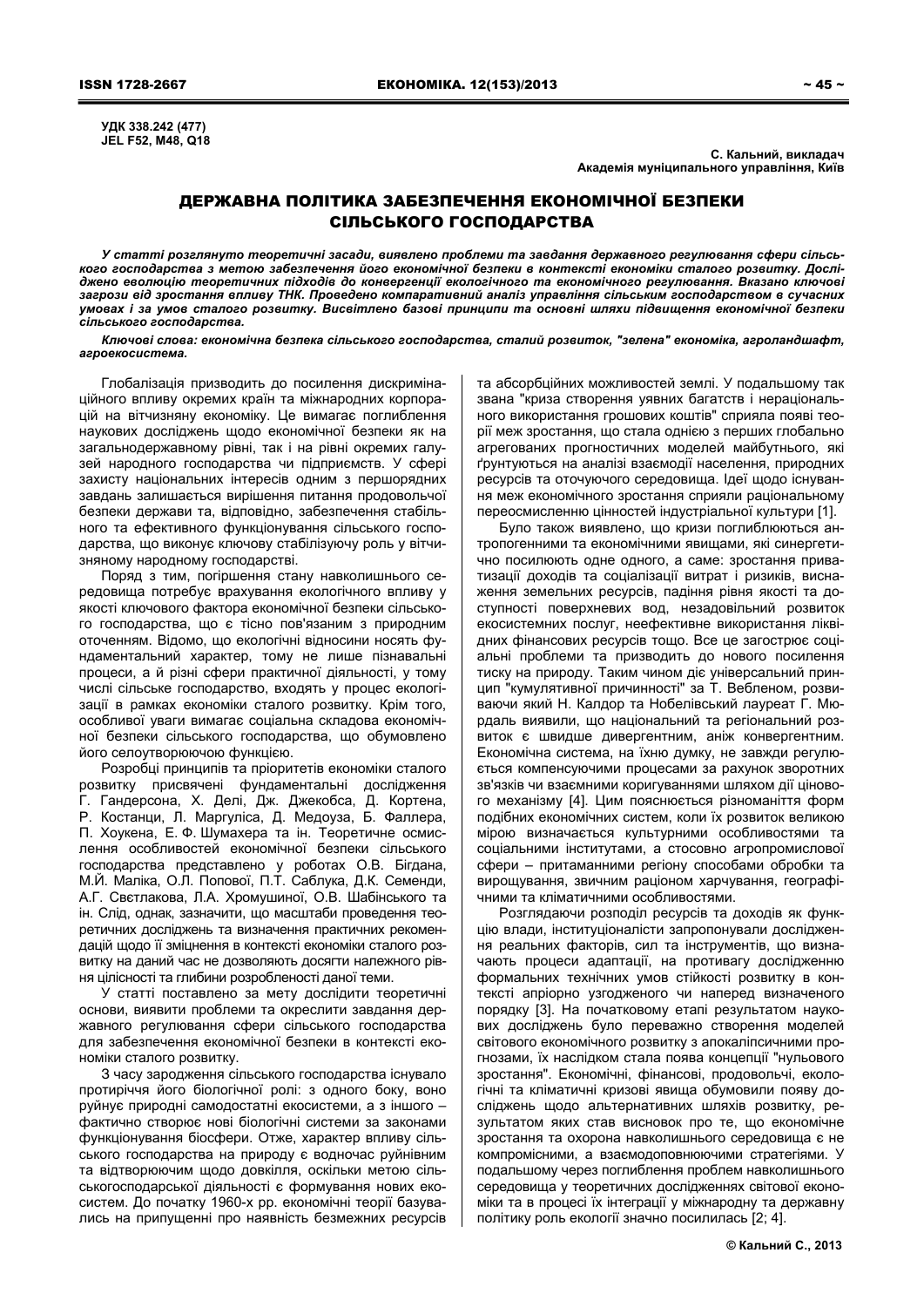Більш пізні альтернативні теорії "економіки навколишнього середовища", "екологічної модернізації" передбачали необхідність врахування впливу природоохоронного фактора на розвиток економіки, однак обмежувались здебільшого технологічною складовою економічного зростання, що дозволяло мінімізувати його негативні наслідки за рахунок усунення забруднень. Однак, деякі економічні концепції, наприклад "екологічної економіки", акцентували увагу на запобіжних заходах охорони навколишнього середовища та вирізнялись комплексним підходом, розглядаючи економіку у тісному зв'язку з соціальною та екологічною сферою як частину єдиної взаємопов'язаної системи та підкреслюючи роль людини у біологічному та культурному розвитку [7].

Економічні дослідження екологічного спрямування дозволили вивести узагальнений показник ступеню впливу людини на навколишнє середовище, результатом чого стало запровадження у 1992 р. У. Ризом поняття так званого "екологічного сліду людства" [9]. Для його оцінки запропоновано використовувати розрахункові площі біологічно продуктивних територій та акваторій, необхідних для виробництва ресурсів, що споживаються населенням або використовуються у подальшій діяльності із врахуванням переважаючих технологій та підходів до використання ресурсів. У даному розрахунку застосовуються коефіцієнти врожайності для країн з різною біологічною продуктивністю територій, а також коефіцієнти еквівалентності, які враховують різницю у середній продуктивності різних типів земель (орних, лісів тощо). Всесвітній фонд природи, який визначає обсяги споживання природних ресурсів для виробництва речей, продуктів харчування та енергії, дійшов висновку, що за останні сорок років "екологічний слід" зріс удвічі [11].

Популярною серед науковців стає думка про те, що ринкова економіка сприяє економічному та політичному посиленню корпорацій, які отримують можливість перекладати на суспільство усе більшу частину власних видатків. Таким чином виснажується людський капітал – через мобілізацію та надмірну експлуатацію молоді, перенесення виробництв у місця з дешевшою робочою силою, тиск на профспілки шляхом посилення мобільності робочих місць. За рахунок цього структура розподілу доходів зрушується від працівників у бік фінансових структур, а посилення стресу працівників, які прагнуть підтримувати матеріальний добробут в умовах ненадійних робочих місць та низької заробітної плати, призводить до руйнування інституту сім'ї, зростанню насилля та інших негативних соціальних явищ. Крім того, виснажуються природні ресурси – через знищення лісів та родючих ґрунтів, забруднення поверхневих вод та атмосферного повітря, агресивний маркетинг хімікатів. Створюються загрози фінансових втрат у майбутньому, оскільки а огляду на короткострокові перспективи визнається недоцільним інвестування проектів, які вимагають проведення дослідницьких робіт. Відзначається скорочення інституційного капіталу – через спротив екологічним та іншим формам регулювання, необхідним для забезпечення здоров'я та життєздатності суспільства.

Зростання концентрації влади у глобальних корпорацій та фінансових інститутів позбавляє уряди країн можливості встановлювати економічні, соціальні та екологічні пріоритети в інтересах переважної більшості населення. Замість глобального економічного зростання та конкуренції метою стає створення суспільства, що забезпечує його членам економічну безпеку, підтримку відповідальної соціальної структури, а також способу життя, що враховує умови навколишнього середовища. Економічно безпечною є суспільна організація, побудована на принципах самоуправління та самозабезпечення за рахунок місцевих ресурсів, що дозволяє встановити "рівновагу з землею" [6, с. 9]. При цьому у процесі переходу до стійкого розвитку зростає роль регіональної влади, головною функцією якої є створення соціально-економічних умов для саморозвитку та самовідтворення населення шляхом створення відповідних умов для його життєдіяльності.

Екологічні обмеження останньої чверті двадцятого століття останнім часом набули наукового осмислення та втілились в ряді міжнародних програм. Більшість сучасних економічних теорій містить принципово важливий висновок про гостру потребу зміни стратегії світового економічного розвитку. Якщо у 1970-1980-х рр. екологічна складова почала враховуватись при розробці та реалізації економічної політики, то у 1990-х рр. вона стала частиною економічної стратегії та системи управління економікою. Рядом міжнародних організацій було прийнято програмні документи з метою втілення у практичну діяльність наукових рекомендацій щодо стійкого розвитку. Такі програми спрямовані на підвищення ефективності використання ресурсів та посилення стійкості виробничих процесів. Поряд із тим, інформаційна діяльність та декларативні ініціативи досі не отримали відповідного фінансування не лише на вітчизняному рівні, але i серед економічно розвинених країн вищого ешелону.

Документи Конференції ООН "Ріо +20", проведеної в 2012 році, підтвердили зміну курсу світового економічного розвитку: від економічного зростання, вираженого у підвищенні фінансово-економічних показників, до так званої "зеленої" економіки [10]. Метою останньої є забезпечення синергізму між економічною, соціальною та екологічною сферою. Теорія "зеленої" економіки стала результатом наукових пошуків у напрямку оптимального поєднання результатів досліджень щодо наступних політекономічних теорій: теорія економічного зростання та якості життя, теорія великих циклів М. Кондратьєва, теорія меж економічного зростання, теорія інноваційного розвитку, інституціонально-економічна теорія [1; 4]. У країнах, які лідирують у проведенні екологічної політики, в тій чи іншій формі реалізуються національні стратегії стійкого розвитку. В 2009 р. зазнала перегляду Європейська стратегія стійкого розвитку, а також було прийнято загальноєвропейський план відновлення економіки, який передбачає ряд заходів екологічної спрямованості, у тому числі сприяння впровадженню екологічно чистих экиологій та розширенню їх трансферту [8].

Свідченням інтеграції економічної та екологічної політики є поступове перенесення управління екологічним напрямком зі спеціалізованих відомств з охорони навколишнього середовища, на галузеві міністерства, в тому числі і сільського господарства, на які покладено відповідальність за природоохоронні заходи. Запровадження екологічної орієнтації розвитку призвело до значного розширення спектра і модифікації засобів державної політики, у тому числі щодо регулювання сільського господарства. Прийняття державою законодавчих норм та застосування інших інструментів природоохоронної політики має стимулювати сільгоспвиробників до екологізації діяльності не лише фіскальними засобами. До важливих факторів відноситься здійснення гарантованих державних закупівель екологічно чистої продукції, проведення роз'яснювальної роботи серед споживачів з метою підвищення споживання такої продукції, а також сприяння її виведенню на світовий ринок для підтвердження міжнародних конкурентних переваг чистих агротехнологій.

Щодо останнього, основні дослідження впливу екологічного фактору на рівень конкурентоздатності пов'язані з різними підходами до аналізу. Згідно з першим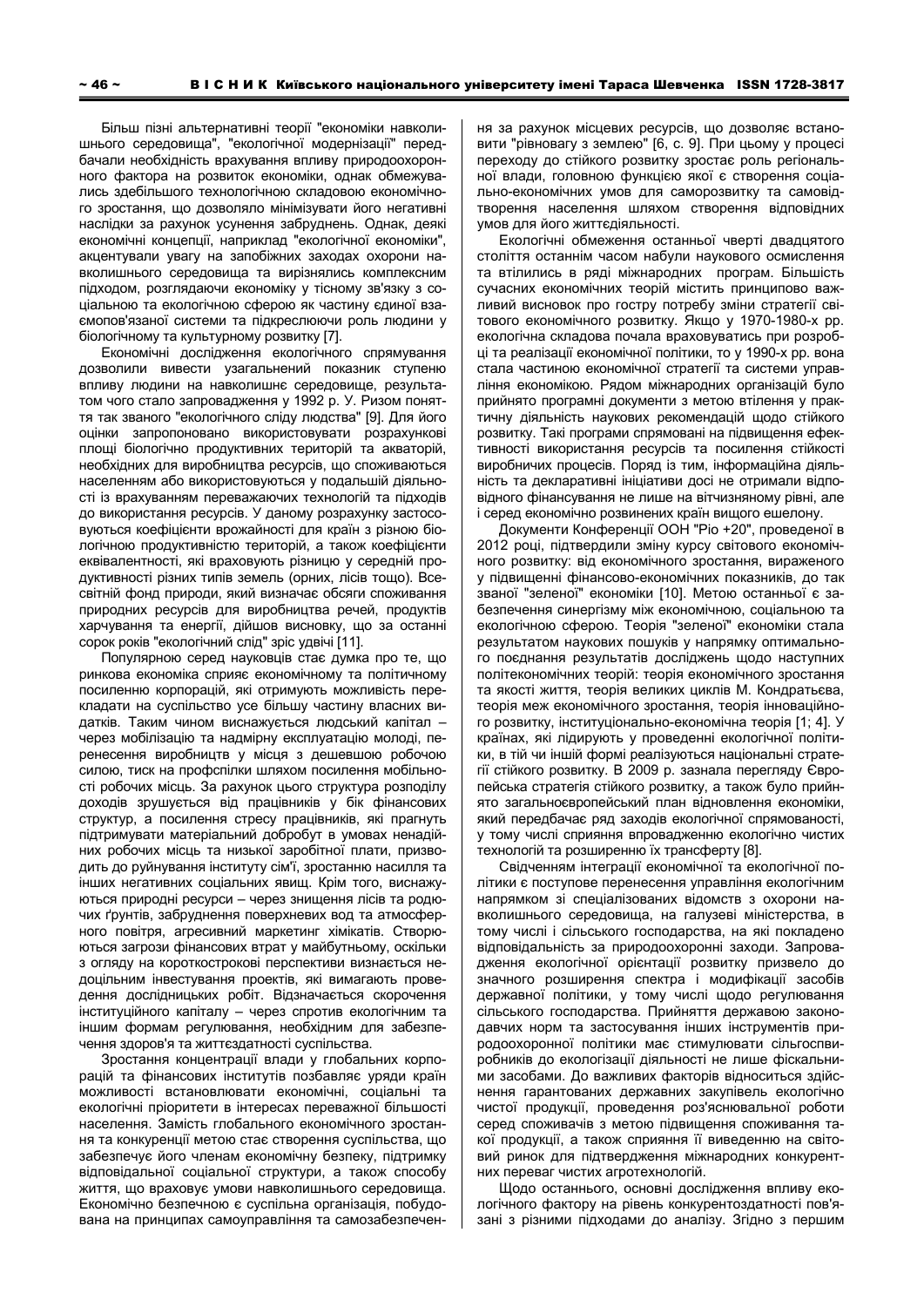підходом, дослідники роблять акцент на негативному аспекті впливу посилення вимог екологічного законодавства на конкурентні переваги, оскільки він викликає збільшення видатків та зниження ефективності виробництва. Ступінь впливу залежить від еластичності галузі та величини природоохоронних витрат. Другий підхід грунтується на роботах професора Гарвардської школи бізнесу М. Портера, який показав, що екологізація підвищує конкурентні переваги компанії, особливо у галузі сільського господарства. Екологічно орієнтоване сільське господарство не лише покращує стан середовища проживання, але і, завдяки забезпеченню населення екологічно чистими продуктами харчування, покращує здоров'я, збільшує тривалість та підвищує рівень якості життя людей. Екологізація сільськогосподарської діяльності може забезпечити найбільше зростання конкурентних переваг у довгостроковій перспективі.

 $Ta6\nu$ и 1. Порівняльна характеристика засобів реалізації функцій управління сільським господарством **у сучасних економічних умовах та умовах економіки сталого розвитку** 

| Засоби реалізації<br>функцій управління                  | Сучасні економічні умови                                                                                                                                                                                        | Економіка сталого розвитку                                                                                                                                                                                                                                                                                                                                                                                                                                                                                           |
|----------------------------------------------------------|-----------------------------------------------------------------------------------------------------------------------------------------------------------------------------------------------------------------|----------------------------------------------------------------------------------------------------------------------------------------------------------------------------------------------------------------------------------------------------------------------------------------------------------------------------------------------------------------------------------------------------------------------------------------------------------------------------------------------------------------------|
| Встановлення пріори-<br>тетності напрямків<br>діяльності | Зміна пріоритетності залежно від ринко-<br>вої та політичної кон'юнктури, відсут-<br>ність збалансованості всередині агро-<br>екологічної та виробничої систем                                                  | Спрямованість на гармонізацію сільськогосподарського виробниц-<br>тва - забезпечення рівномірного та взаємодоповнюючого розвитку<br>всіх напрямків діяльності, властивих для регіону, у рамках екологі-<br>чного та соціального захисту села та за умови забезпечення про-<br>довольчої безпеки                                                                                                                                                                                                                      |
| Реалізація<br>програм розвитку                           | Широкий спектр ініціатив на рівні країни<br>за окремими пріоритетними напрямками                                                                                                                                | Підтримка регіональних ініціатив щодо комплексних економічних,<br>екологічних та соціальних перетворень на рівні області або ланцю-<br>га створення вартості продукції                                                                                                                                                                                                                                                                                                                                               |
| Організація взаємодії<br>зацікавлених сторін             | Зв'язки між державними органами та<br>приватним сектором слабкі, а цілі - різ-<br>носпрямовані                                                                                                                  | Скоординована співпраця у процесах планування та управління<br>реалізацією заходів на місцевому рівні                                                                                                                                                                                                                                                                                                                                                                                                                |
| Рівень формування<br>завдань діяльності                  | вих установ                                                                                                                                                                                                     | Сільськогосподарські підприємства під Регіональна влада, органи місцевого самоврядування у співробіт-<br>тиском власників, інвесторів та фінансо- ництві з приватним сектором шляхом досягнення домовленостей<br>та прийняття спільних рішень                                                                                                                                                                                                                                                                        |
| Реалізація функції<br>державного контролю                |                                                                                                                                                                                                                 | Слабкий контроль з боку держави, не- Контроль на регіональному рівні у контексті потреб забезпечення<br>досконала система контрольних показ- розвитку сільських територій, державний екологічний моніторинг,<br>ників, недостатня частота досліджень, жорсткий нагляд за збереженням агроландшафту з відповідною<br>відсутність дієвого механізму відповіда- законодавчою та нормативною підтримкою, чіткими правовими<br>льності за негативні наслідки діяльності   (господарськими та адміністративними) санкціями |
| Оцінювання<br>ефективності змін                          | Оцінювання ефектів від перетворень чи<br>змін у діяльності відбувається у контексті<br>політичних потреб та виробничих вимог<br>щодо максимізації урожайності, прибут-<br>ковості та обсягів експорту продукції | Зміни вважають позитивними, а заходи – ефективними, якщо вони<br>вирішують проблеми збереження агроекосистем та агроландшаф-<br>тів, забезпечують розвиток сільських територій, а на рівні держави<br>- спрямовані на досягнення самозабезпечення основними тради-<br>ційними продуктами харчування та захист національних інтересів у<br>сфері землекористування                                                                                                                                                    |

 $*$  Джерело: розроблено автором.

Донедавна завданням аграрної політики держави була максимізація прибутковості сільського господарства. В останні роки спостерігається перехід до політики, пов'язаної з ширшим спектром соціально-економічних питань розвитку сільських територій. Це відбувається з кількох причин. По-перше, усвідомлено значення сільського господарства для зайнятості сільського населення та забезпечення його добробуту. По-друге, загострились проблеми забезпечення села соціальними послугами, відсутності коштів на розбудову якісної інфраструктури, що на фоні появи нових можливостей покращення якості життя посилює розрив між сільським та міським населенням. Така ситуація призводить по міграції з сіл, що на новому витку приймає загрозливі масштаби. По-третє, існує світова тенденція визнання катастрофічних наслідків нехтування проблемами сільських територій, у тому числі не лише економічними, а й соціальними та екологічними.

Спеціаліст з аграрно-продовольчих проблем Л. Браун робить висновок з результатів досліджень, проведених Дослідницькою групою Чиказького та Флоридського університетів: розвиток протягом 17 століть цивілізації майя завершився її миттєвою руйнацією та загибеллю на піку економічного та культурного розвитку внаслідок так званого екологічного стресу. Загибель деяких інших давніх цивілізацій, що швидко – протягом століть, подвоювали кількість міського населення, сучасні дослідники також приписують екологічним факторам: вирубці лісів, змиванню орного шару ґрунту, засипанню полів гірським шлаком тощо. Наразі, коли міське населення подвоюється протягом десятиліть, а сільські території занепадають, загроза екологічного стресу лише посилюється. Урбанізація, що супроводжується виродженням села, створює ситуацію, коли системи біоенергетичного обслуговування приводяться до межі виснаження. Отже: "будь-яка економічна система є приреченою у разі відсутності захисту біологічних систем, на яких ґрунтується світова економіка" [5, с. 8].

Вимоги щодо забезпечення національних інтересів у розрізі збереження довкілля, розвитку сільських територій та продовольчої безпеки обумовлюють потребу в обмеженні підприємницької діяльності сільськогосподарських виробників. Реалізація екологічної стратегії розвитку сільського господарства має здійснюватись як за допомогою економічних методів регулювання, так і шляхом застосування адміністративних санкцій. За за**коном ускладнення системної організації, з причини** постійної зміни зовнішніх умов необхідність пристосування до умов середовища вимагає ускладнення системи. Так, в історії людства дефіцит ресурсів поряд з посиленням прагнень до відносної незалежності від умов середовища призводить до ускладнення організації економічних систем з врахуванням все більшої кількості факторів. У зв'язку з цим, сучасні вимоги до господарювання, вироблені на основі світового досвіду, потребують нових підходів до управління розвитком сільського господарства в Україні (табл. 1).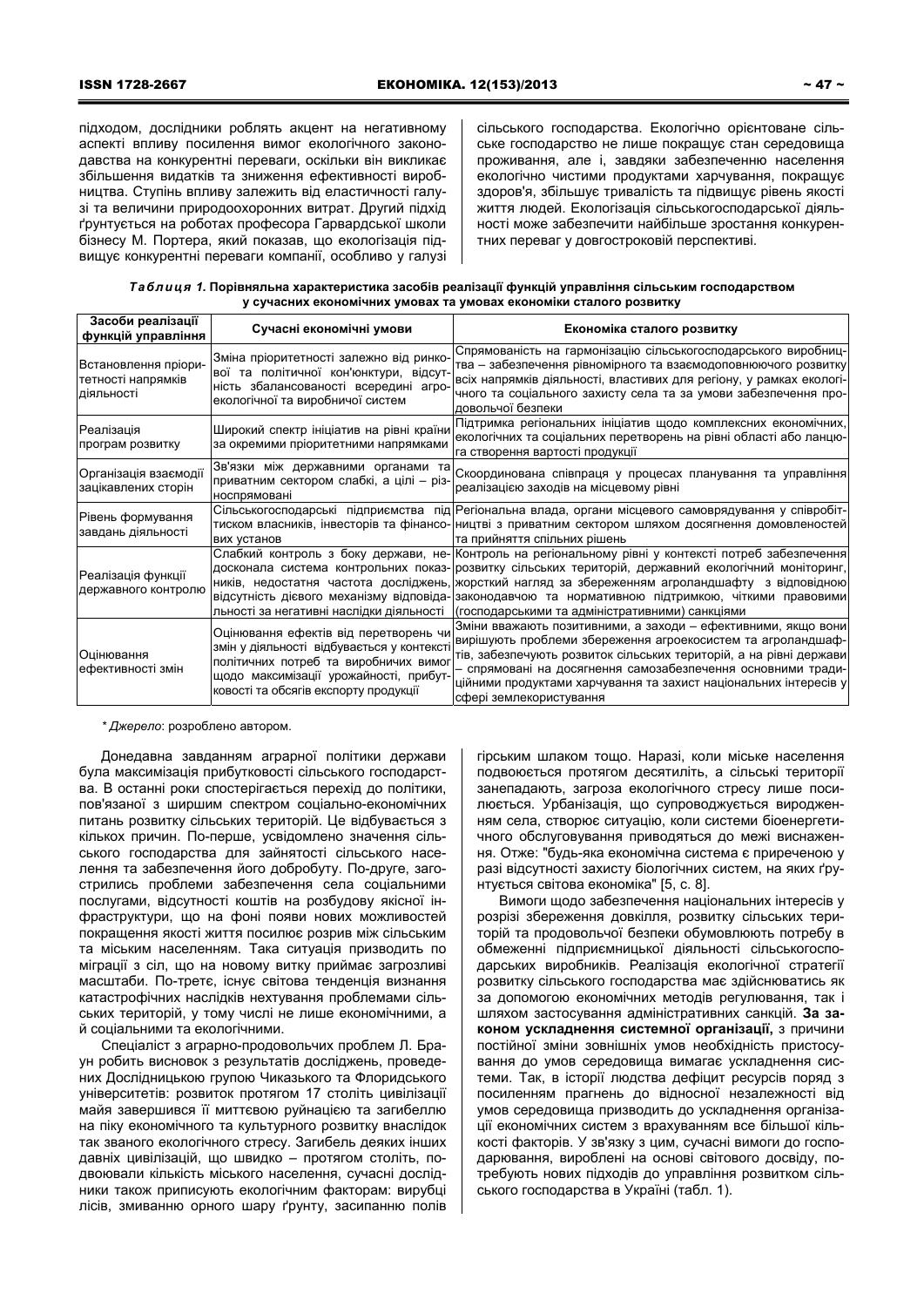| Сфера діяльності    | Вимоги до учасників                                                                                        |
|---------------------|------------------------------------------------------------------------------------------------------------|
| Органи              | 1) політичне сприяння розвитку сталого сільського господарства; 2) зацікавленість у регіональних та місце- |
| державного          | вих ініціативах, сприяння міжвідомчій координації ініціатив та узгодженню їх реалізації на різних рівнях   |
| управління          | управління; 3) забезпечення привабливих умов для інвестицій у екологічні агротехнології та проекти, що     |
|                     | забезпечують захист агроландшафтів.                                                                        |
| Сільсько-           | 1) адаптація моделей організації сільськогосподарського виробництва до регіональних потреб розвитку        |
| господарські        | сільських територій з врахуванням специфіки місцевих агроекосистем; 2) забезпечення поєднання у власній    |
| підприємства        | діяльності комерційних та соціальних цінностей з метою підвищення рівня довіри сільського населення та     |
|                     | збереження сільських і селищних територіальних утворень.                                                   |
| Фінансові інститути | 1) посилення роботи у регіонах та на рівні первинних виробничих ланок, запровадження гнучких систем        |
| та інвестори        | фінансування та мікрокредитування; 2) з метою диверсифікації ризиків розмежування проектів із швидкою      |
|                     | окупністю та специфічних перспективних програм фінансування з об'єктивно обумовленим відстроченим          |
|                     | економічним ефектом.                                                                                       |
| Населення           | 1) усвідомлення ролі сільськогосподарських підприємств у формуванні майбутнього екологічного та соціа-     |
| сільських           | льного стану села, підтримка ініціатив місцевих виробників, що сприяють розвитку сільських територій;      |
| територій           | 2) врахування екологічної складової у власному виробництві продукції для споживання та на продаж, само-    |
|                     | освіта з метою покращення використання власних ресурсів та підвищення якості виробленої продукції;         |
|                     | 3) створення інститутів громадянського суспільства з метою запобігання забудові земель сільськогосподар-   |
|                     | ського призначення, захисту якості земель, що здані в оренду, а також іншого впливу на діяльність місцевої |
|                     | влади та підприємств.                                                                                      |

| Таблиця 2. Вимоги до учасників економічного процесу                      |  |
|--------------------------------------------------------------------------|--|
| в контексті підвищення рівня економічної безпеки сільського господарства |  |

*\* Ⱦɠɟɪɟɥɨ*: ɪɨɡɪɨɛɥɟɧɨ ɚɜɬɨɪɨɦ.

Комплекс існуючих проблем обумовлює потребу у перегляді принципів та орієнтирів діяльності у сфері сільськогосподарського виробництва (табл. 2). Реалізація екологічної стратегії вимагає від держави підвищення ролі директивних інструментів, наприклад посилення вимог існуючих та прийняття нових стандартів, уведення ліцензій, заборон, вимог щодо використання певних технологій. У контексті посилення екологічної складової економічного розвитку держави одним із пріоритетних напрямків є вирішення наступних завдань у галузі управління сільським господарством: а) створення сучасного наукового підґрунтя для запровадження передових агротехнологій, гарантування відповідності світовим стандартам умов утримання худоби та птиці, а також забезпечення високої якості сільськогосподарської продукції; б) покращення інформованості населення щодо екологічно чистих сільськогосподарських технологій та підвищення рівня культури господарювання; в) розвиток інституціональної структури, що забезпе-ЧИТЬ ПРОВЕДЕННЯ ПРИРОДООХОРОННОЇ ПОЛІТИКИ У ПОЄДнання з економічною, соціальною та культурною складовими; г) зниження рівня корупції та запобігання лобіюванню важливих для бізнесу рішень, що погіршують екологічну складову розвитку сільського господарства.

Гострою залишається проблема зміни традиційної економічної поведінки сільськогосподарських товаровиробників, що потребує їх усвідомленого переходу від застосування методів та засобів виробництва, які надмірно поглинають сировинні ресурси та забруднюють навколишнє середовище, до екологоорієнтованого виробництва. На рівні державних органів управління неприпустимим є вихолощування принципів економіки сталого розвитку, що наразі часто переносяться у програми економічного зростання. Крім того, розбудова нової системи екологічно та соціально орієнтованих економічних відносин вимагає зміни поглядів не лише на рівні керівництва державними та підприємницькими структурами, але й на рівні населення сільських територій.

Отже, побудова моделі сталого, безпечного й ефективного сільського господарства у контексті загальної

екологізації виробництва вимагає посилення державного регулювання даної сфери з метою досягнення високого рівня таких індикаторів прогресу, як забезпечення продовольчої безпеки, захист навколишнього середовиша, економічний та соціальний розвиток. Проблема забезпечення на державному рівні стійкості сільського господарства залишається невирішеною, однак світовий досвід свідчить про потребу у зміні пріоритетів внутрішнього управління у бік таких виробничих факторів, як природні ресурси та сільське населення. Питання удосконалення державної політики регулювання сільськогосподарського виробництва та розвитку сільських територій як чинника економічної безпеки сільського господарства вимагає подальших наукових досліджень.

## Список використаної літератури:

1. Історія економічних учень : підруч. : у 2 ч. / [В. Д. Базилевич, П. М. Леоненко та ін.] ; за ред. В. Д. Базилевича. Ч. 2. – [2-ге вид., випр.]. – К.: 3нання, 2005. – 567 с.

2. Медоуз Д. Х. За пределами роста: учеб. пособ. / Д. Х. Медоуз, Д. Л. Медоуз, Й. М. Рандерс. – М. : Изд. гр. "Прогресс", "Пангел", 1994. - $304 \text{ c.}$ 

У.<br>3. Фуруботн Э. Г. Институты и экономическая теория: Достижения новой институциональной экономической теории / Э. Г. Фуруботн, тесть тисто доставления систематических тестрик и согта турусств,<br>Р. Рихтер ; пер. с англ. под ред. В. С. Катькало, Н. П. Дроздовой. – СПб. : Издат. дом Санкт-Петерб. гос. ун-та, 2005. - 702 с.

4. Шаститко А. Е. Новая институциональная экономическая теория / А. Е. Шаститко. – [4-е изд., перераб. и доп.]. – М. : ТЕИС, 2010. – 828 с. 5. Brown L. Building a sustainable society / by L. Brown. – N. Y. ; L. :

Norton, 1981. – 433 pp.<br>6. Korten, David C., The post-corporate world: life after capitalism / by

David C. Korten. – 1998. – 318 pp.<br>7. Krugman P. Building a Green Economy / by P. Krugman. –<br>1. Published: 2010 [Electronic recource]. – Access mode http//www.nytimes.com/2010/04/11/magazine/11Economy-t. – The name of the screen.

8. Sustainable Development [Electronic recource]. – Access mode : http://ec.europa.eu/environment/eussd/. – The name of the screen.

9. The Quality of Life / Edited by Martha Nussbaum and Amartya Sen. – Clarondon Press, Oxsford, 1993. – 453 ɪp. 10. UN System implementation follow-up to Rio+20 [Electronic

recource]. – Access mode: http://sustainabledevelopment.un.org/ unsystem.html. – The name of the screen.

11. WWF About Our Earth [Electronic recource]. – Access mode : http://wwf.panda.org/about\_our\_earth/ – The name of the screen.

Надійшла до редакції 18.09.13

 $C$ . Кальный, преподаватель **Ⱥɤɚɞɟɦɢɹ ɦɭɧɢɰɢɩɚɥɶɧɨɝɨ ɭɩɪɚɜɥɟɧɢɹ, Ʉɢɟɜ**

> ГОСУДАРСТВЕННАЯ ПОЛИТИКА ОБЕСПЕЧЕНИЯ ЭКОНОМИЧЕСКОЙ БЕЗОПАСНОСТИ СЕЛЬСКОГО ХОЗЯЙСТВА

В статье рассмотрены теоретические основы, выявлены проблемы и задачи государственного регулирования сферы сельского хозяйства с целью обеспечения экономической безопасности в контексте экономики устойчивого развития.

Ключевые слова: экономическая безопасность сельского хозяйства, устойчивое развитие, "зеленая" экономика, агроландшафт  $a$ гроэкосистема.